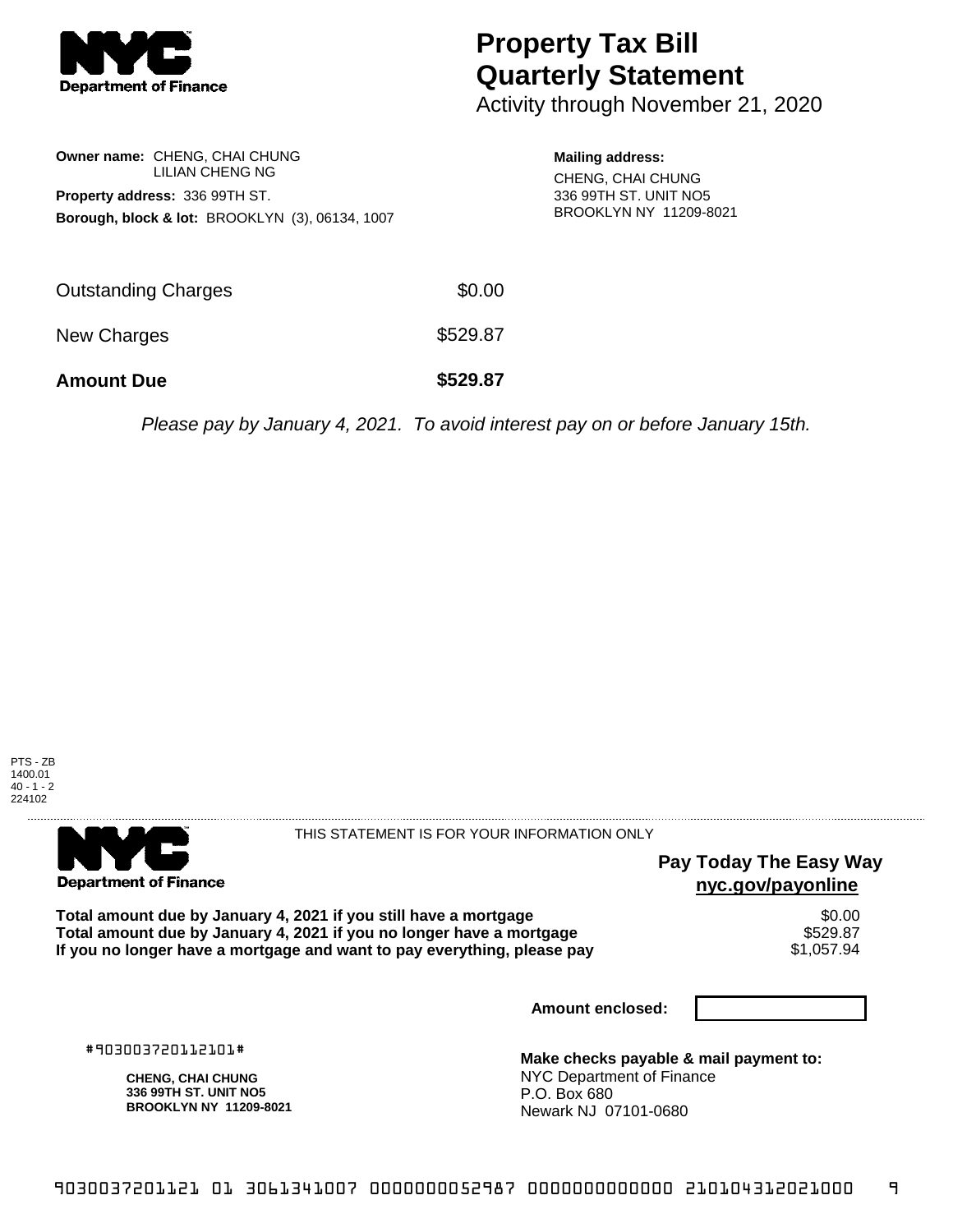

| <b>Previous Charges</b>                                                                                                                                                                                          | Amount                        |                                                    |                                                        |
|------------------------------------------------------------------------------------------------------------------------------------------------------------------------------------------------------------------|-------------------------------|----------------------------------------------------|--------------------------------------------------------|
| Total previous charges including interest and payments                                                                                                                                                           | \$0.00                        |                                                    |                                                        |
| <b>Current Charges</b>                                                                                                                                                                                           | <b>Activity Date Due Date</b> |                                                    | <b>Amount</b>                                          |
| <b>Finance-Property Tax</b><br><b>Adopted Tax Rate</b><br>Co-op Condo Abatement                                                                                                                                  | 01/01/2021                    | 01/01/2021                                         | \$549.77<br>$$-27.66$<br>\$7.76                        |
| <b>Total current charges</b>                                                                                                                                                                                     |                               |                                                    | \$529.87                                               |
| <b>Tax Year Charges Remaining</b>                                                                                                                                                                                | <b>Activity Date Due Date</b> |                                                    | <b>Amount</b>                                          |
| <b>Finance-Property Tax</b><br><b>Adopted Tax Rate</b><br>Co-op Condo Abatement                                                                                                                                  | 01/01/2021                    | 04/01/2021                                         | \$549.77<br>$$-27.66$<br>\$7.76                        |
| Total tax year charges remaining                                                                                                                                                                                 | \$529.87                      |                                                    |                                                        |
| If you pay everything you owe by January 4, 2021, you would save:                                                                                                                                                | \$1.80                        |                                                    |                                                        |
| How We Calculated Your Property Tax For July 1, 2020 Through June 30, 2021                                                                                                                                       |                               |                                                    |                                                        |
| Tax class 2 - Residential More Than 10 Units<br>Original tax rate billed<br>New Tax rate<br><b>Estimated Market Value \$67,387</b>                                                                               |                               | Overall<br><b>Tax Rate</b><br>12.4730%<br>12.2670% |                                                        |
| <b>Billable Assessed Value</b>                                                                                                                                                                                   |                               | \$26,854                                           | <b>Taxes</b>                                           |
| <b>Taxable Value</b><br><b>Tax Before Abatements and STAR</b><br>Basic Star - School Tax Relief<br>Co-op/Condo Abatement 1 Unit<br><b>Annual property tax</b>                                                    |                               | \$26,854 x 12.2670%<br>\$3,294.20<br>$$-2,390.00$  | \$3,294.20<br>$$-291.00**$<br>$$-843.92$<br>\$2,159.28 |
| Original property tax billed in June 2020<br>Change In Property Tax Bill Based On New Tax Rate<br>** This is your NYS STAR tax savings. For more information, please visit us at nyc.gov/finance or contact 311. | \$2,199.08<br>$$ -39.80$      |                                                    |                                                        |

## **Home banking payment instructions:**

- 1. **Log** into your bank or online bill pay website.
- 2. **Add** the new payee: NYC DOF Property Tax. Enter your account number, which is your boro, block and lot, as it appears here: 3-06134-1007 . You may also need to enter the address for the Department of Finance. The address is P.O. Box 680, Newark NJ 07101-0680.
- 3. **Schedule** your online payment using your checking or savings account.

## **Did Your Mailing Address Change?**

If so, please visit us at **nyc.gov/changemailingaddress** or call **311.**

When you provide a check as payment, you authorize us either to use information from your check to make a one-time electronic fund transfer from your account or to process the payment as a check transaction.